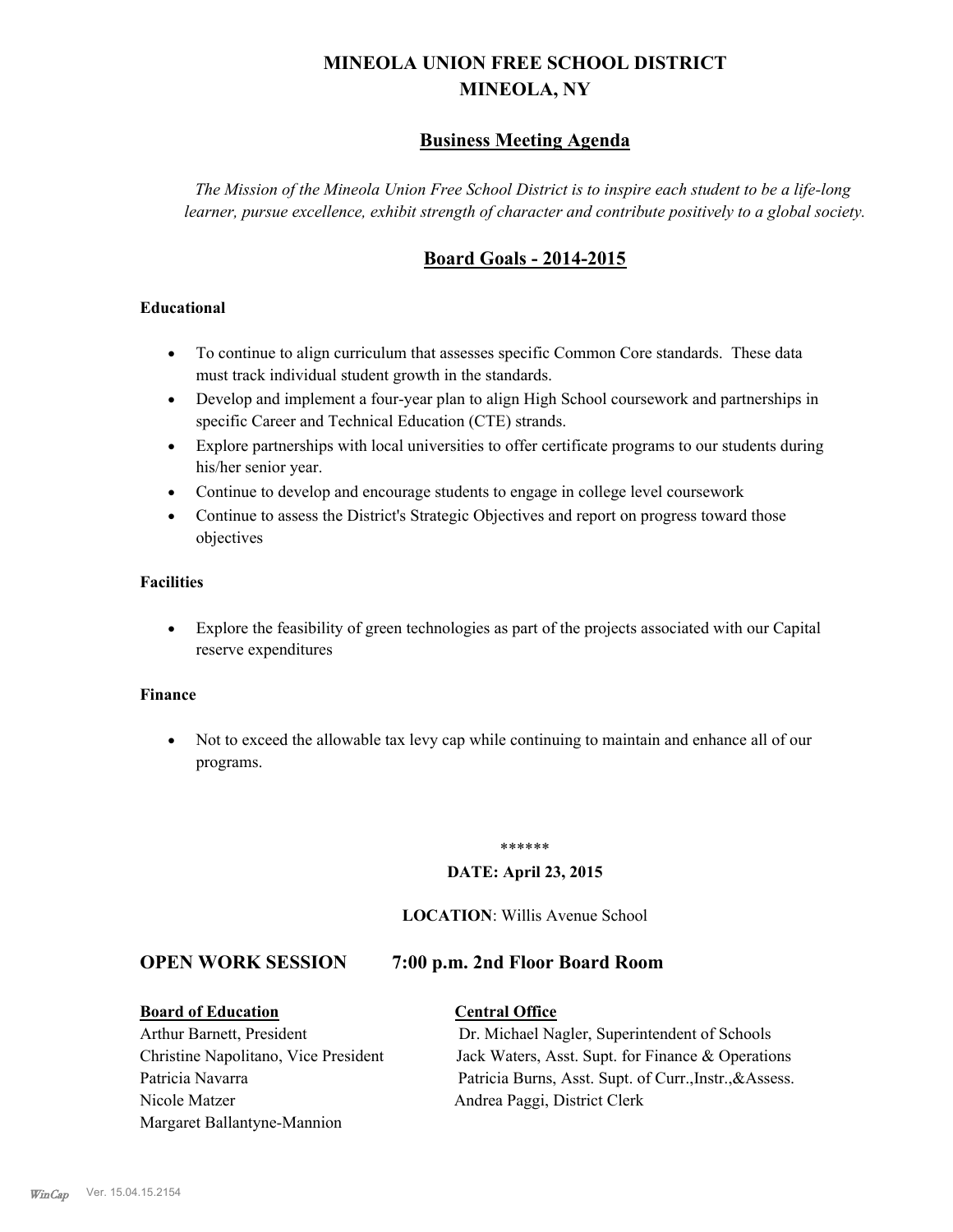**A. Call to Order** 

**B. Pledge of Allegiance**

**C. Reading of Mission**

**D. Moment of Silent Meditation**

**E. Dais & Visitor Introductions**

**F. High School Student Organization Report**

#### **G. BOE Reports**

- **a. Comments from Board Trustees**
- **b. Comments from Board President**
- **c. Comments from Superintendent**

#### **H. Old Business**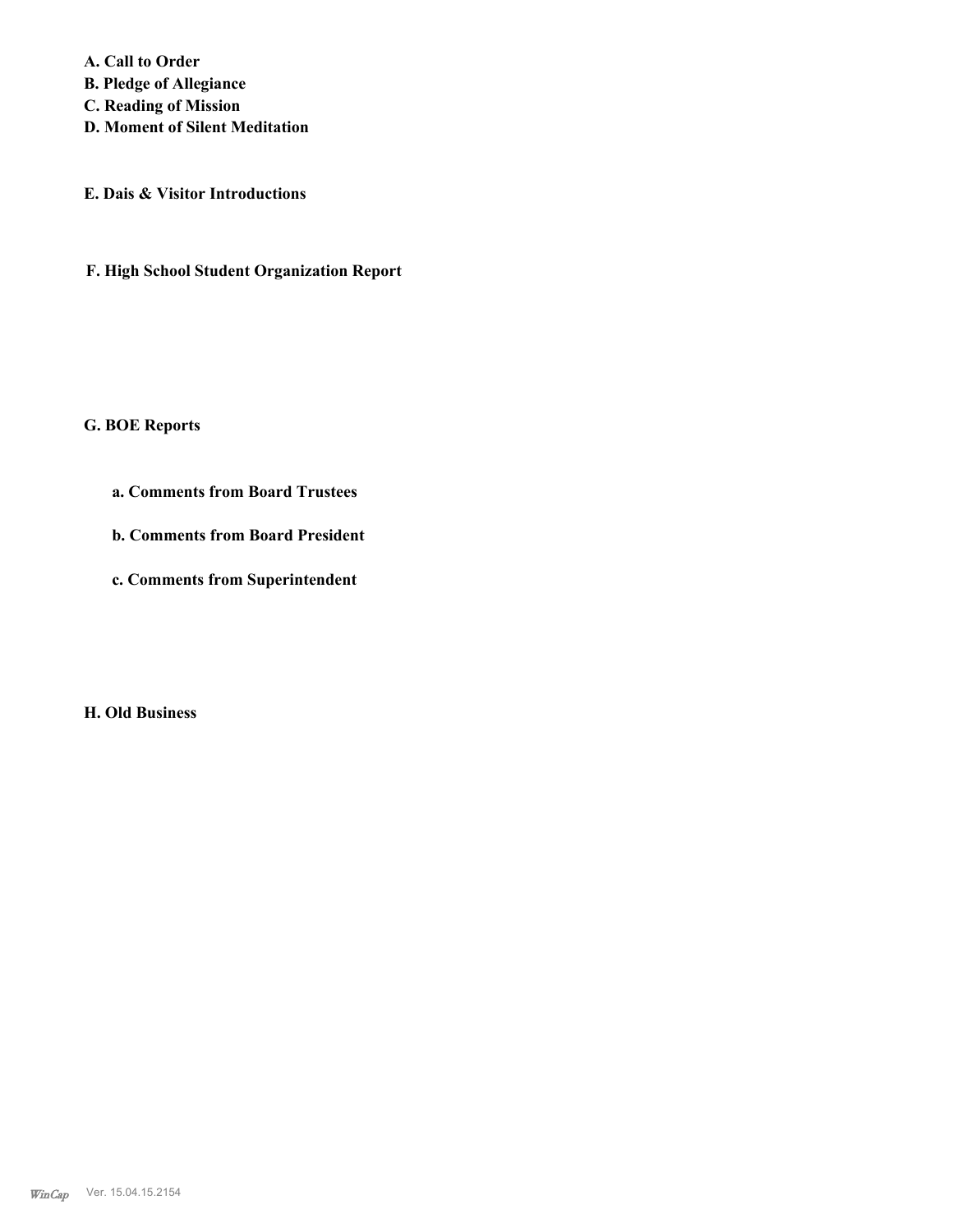#### **Adoption of 2015/16 Budget and Property Tax Report Card**

**RESOLUTION # 43 - BE IT RESOLVED** that the Mineola Board of Education approves the Adoption of the 2015- 2016 Education Plan and Budget in the amount of \$89,664,263, as submitted or, if necessary, with revisions, and further

**BE IT RESOLVED** that the Board of Education of the Mineola School approves the real property tax report card prepared by the District's Business Office for the 2015 Annual District Meeting: and be it further

**RESOLVED** that a copy of said report card shall be submitted to the State Education Department by the end of the next business day following this approval.

| <b>Motion:</b><br>Second: |     |  |
|---------------------------|-----|--|
| Yes:                      | No: |  |
|                           |     |  |
|                           |     |  |
|                           |     |  |
|                           |     |  |
|                           |     |  |
| Passed:                   |     |  |

#### **Employee Settlement Agreement**

**RESOLUTION # 44- BE IT RESOLVED**, that the Board of Education of the Mineola Union Free School District hereby approves the terms of a Settlement Agreement and General Release with an employee whose identity has been made known the Board in executive session, accepts the letter of resignation annexed to the Settlement Agreement, and authorizes the Board President and Superintendent of Schools to execute said agreement on behalf of the Board and take the necessary steps to implement its terms.

| <b>Motion:</b><br>Second: |     |  |
|---------------------------|-----|--|
| Yes:                      | No: |  |
|                           |     |  |
|                           |     |  |
|                           |     |  |
|                           |     |  |
| Passed:                   |     |  |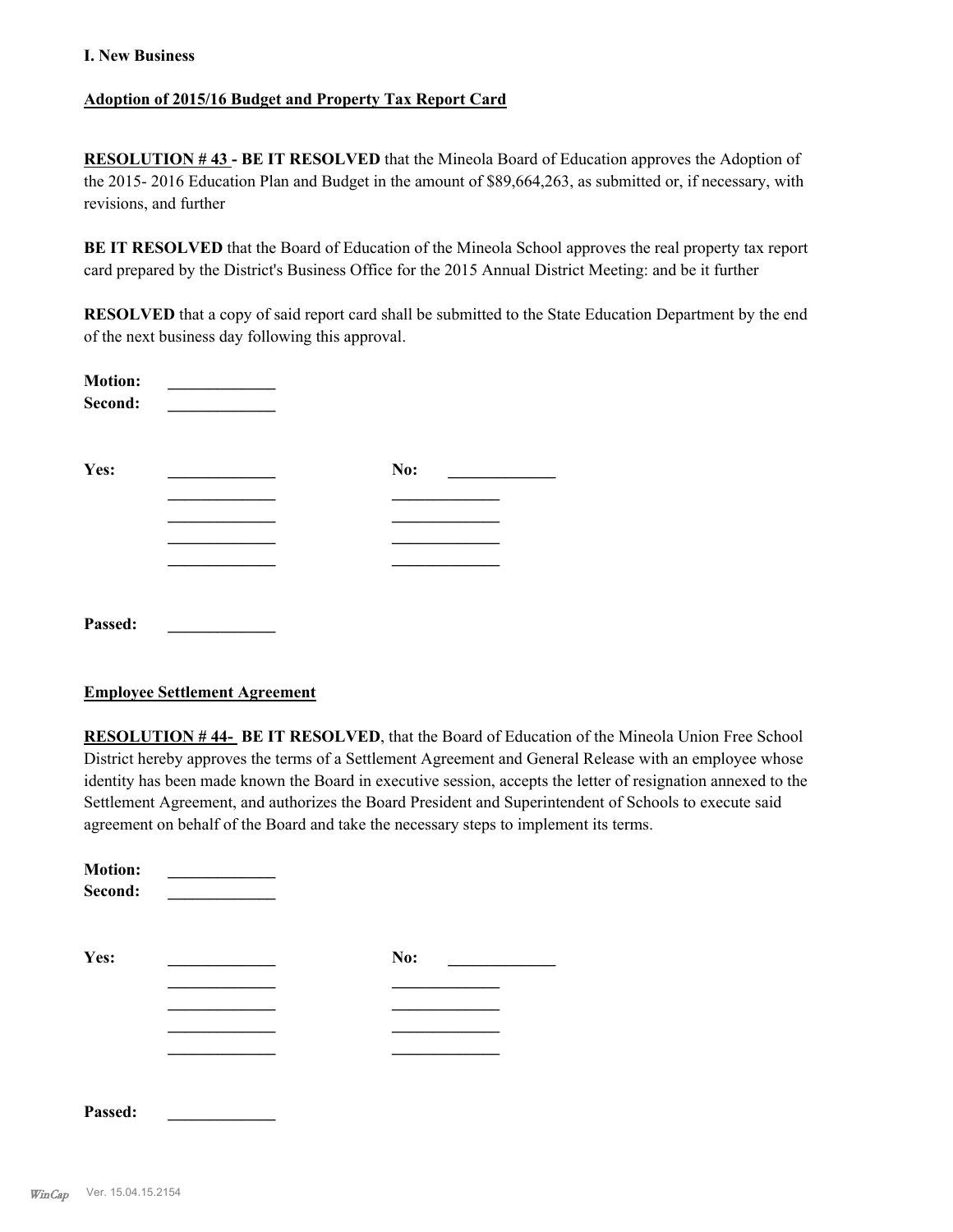#### **2015- 2016 Cooperative Bid- Materials & Supplies (Bus, Van & Auto Parts & Transmission)**

**RESOLUTION # 45 - WHEREAS,** It is the plan of the Boards of Education of Garden City UFSD, Herricks UFSD, Mineola UFSD, Great Neck UFSD, Levittown UFSD, North Shore Central School District, Port Washington UFSD, East Rockaway School District, Roslyn UFSD, Long Beach UFSD, Island Park UFSD, Floral Park-Bellerose School District, Plainedge School District, and East Williston UFSD County of Nassau, New York to bid jointly for Materials & Supplies (Bus & Auto Parts & Transmission) and

**WHEREAS,** The Mineola UFSD is desirous of participating with other school districts in Nassau County in the joint bidding of the commodities mentioned above as authorized by General Municipal Law, Section 119- 0 and

**WHEREAS,** The Mineola UFSD wishes to appoint a committee to assume the responsibility for drafting of specifications, advertising for bids, accepting and opening bids, tabulating bids, reporting the results to the Boards of Education and making recommendations thereon, therefore

**BE IT RESOLVED,** That the Board of Education of the Garden City School District hereby appoints David C. Murphy, Jr., for the Garden City School District to represent it in all matters related above, and

**BE IT FURTHER RESOLVED,** That the *Mineola UFSD* Board of Education authorizes the above mentioned committee to represent it in all matters leading up to the entering into a contract for the purchase of the above mentioned commodities, and

**BE IT FURTHER RESOLVED,** That the Mineola UFSD Board of Education agrees to assume its equitable share of the costs of the cooperative bidding, and

**BE IT FURTHER RESOLVED,** That the Mineola UFSD Board of Education agrees (1) to abide by the majority decisions of the participating districts on quality standards: (2) that unless all bids are rejected, it will award contracts according to the recommendations of the committee: (3) that after award of contract(s) it will conduct all negotiations directly with the successful bidder(s)

| <b>Motion:</b><br>Second: |     |
|---------------------------|-----|
| Yes:                      | No: |
|                           |     |
|                           |     |
|                           |     |
| Passed.                   |     |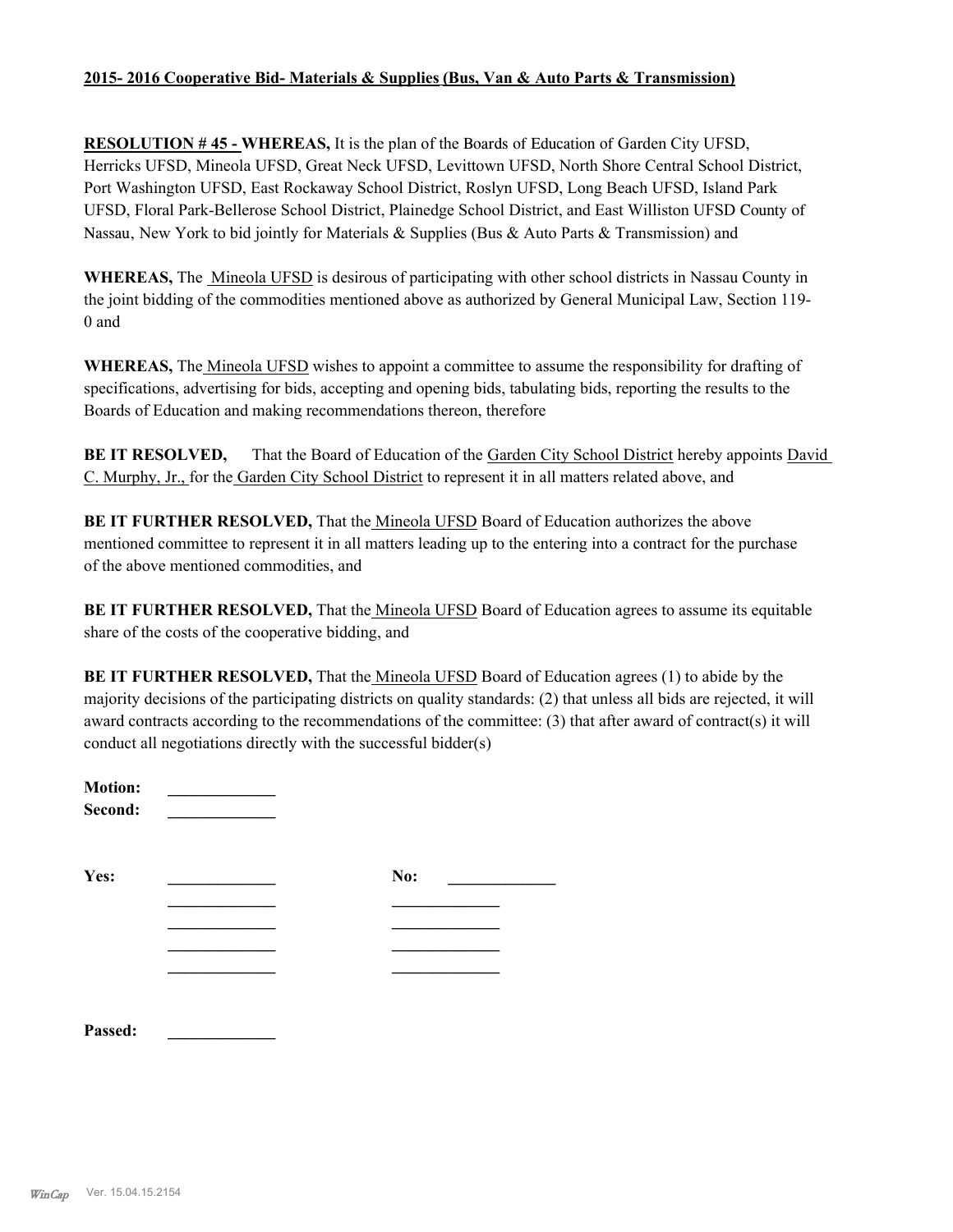#### **Veterans Exemption**

**RESOLUTION # 46- WHEREAS,** veterans have provided an invaluable service to this country by risking their lives to protect the freedoms enjoyed by all citizens of the United States; and

**WHEREAS,** in recognition of this service and the sacrifices that it entailed, on December 18, 2013, Governor Cuomo signed a bill to allow school districts to partially exempt property owned by certain qualified veterans; and

**WHEREAS,** New York Real Property Tax Law section 458-a was amended to provide eligible veterans with a real property tax exemption from school taxes so long as the School District in which the real property is located, after public hearing, adopts a resolution authorizing the exemption; and

**WHEREAS**, on November 6, 2014, after public hearing, the Mineola Union Free School District acted to adopt such a resolution authorizing said exemption;

**NOW, THEREFORE, BE IT RESOLVED,** that the Mineola Union Free School District, does hereby allow a cooperative corporation to be eligible to receive such exemption pursuant to RPTL §458-a(6)(d).

| <b>Motion:</b><br>Second: |     |  |
|---------------------------|-----|--|
| Yes:                      | No: |  |
|                           |     |  |
|                           |     |  |
|                           |     |  |
|                           |     |  |
| Passed:                   |     |  |

#### **J. Consensus Agenda**

**RESOLUTION # 47 - BE IT RESOLVED** that the Board of Education approves the consensus agenda items J.1.a. through J.8.b.1, as presented.

| <b>Motion:</b><br>Second: |     |  |
|---------------------------|-----|--|
| Yes:                      | No: |  |
|                           |     |  |
|                           |     |  |
|                           |     |  |
|                           |     |  |
|                           |     |  |
|                           |     |  |

**Passed: \_\_\_\_\_\_\_\_\_\_\_\_\_**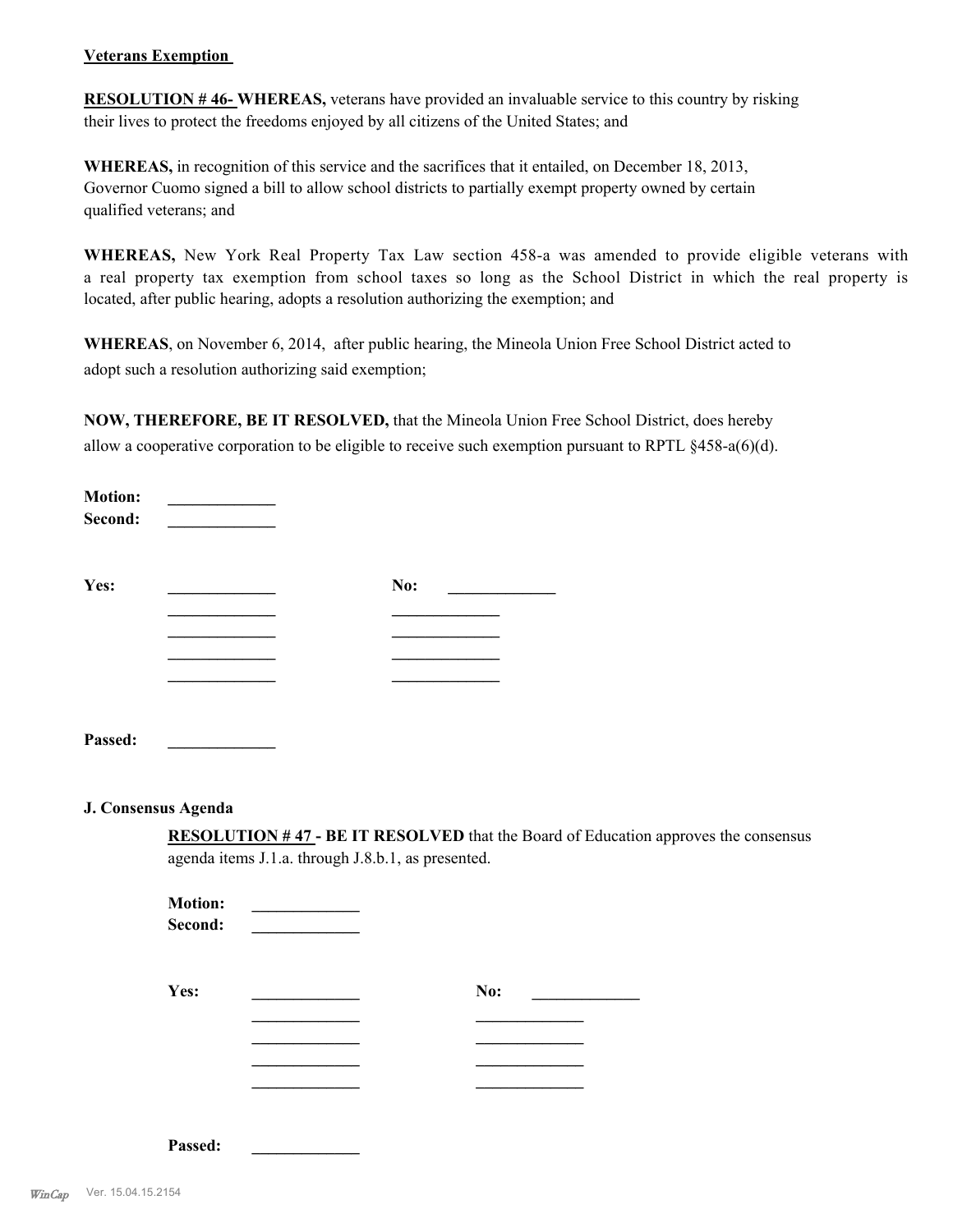#### 1. **Accepting of Minutes**

That the Board of Education accepts the minutes of the March 12, 2015 Workshop Meeting and the March 19, 2015 Business Meeting as presented. a.

### 2. **Instruction**

- a. Abolish Position
- That the Board of Education approves to abolish the following positions, effective June 30, 2015: 1.

-Chief Information Officer -Assistant Business Administrator -One (1) ESL teaching position

## b. Leave(s) of Absence/Child Rearing

- That the Board of Education grants a request to Melissa Koenig, for a Leave of Absence, for childrearing purposes, using accumulated sick days, starting approximately June 22, 2015. 1.
- That the Board of Education grants a request to Roneldy Pingitore, for a Leave of Absence, for child-rearing purposes, using accumulated sick days, starting approximately April 17, 2015. 2.
- That the Board of Education grants a request to Charyn Restituyo, for a Leave of Absence, for child-rearing purposes, using accumulated sick days, starting approximately May 25, 2015. 3.
- That the Board of Education grants a request to Courtney Serio, for a Leave of Absence, for childrearing purposes, using accumulated sick days, starting approximately June 14, 2015. 4.
- c. Appointments Instruction
- That the Board of Education approves the appointment of Jillian Vento, to the position of Leave Replacement Teacher for Janine Berto, starting April 16, 2015. Salary: MA, Step 1, \$68,282. 1.
- That the Board of Education approves the appointment of Nicole Destefano, to the position of Probationary English Teacher, effective April 24, 2015. Salary: MA, Step 1, \$68,282. Probationary Period: April 24, 2015 to August 31, 2017. 2.
- That the Board of Education approves the transfer of Kaitlin Smith, to the position of Leave Replacement Teacher for Maureen Connolly, effective April 24, 2015 with no change in salary. 3.
- The Board of Education approves the appointment of Alyssa Puccio, to the position of part time/hourly paid Special Education Teacher at St. Aidan's, effective April 16, 2015 to on or before June 30, 2015. Salary: \$55.32 per hour 4.
- That the Board of Education approves the appointment of Jennifer L. Azzara, to the position of Day-to-Day substitute teacher for Barbara Peters, Speech Teacher at Meadow Drive, starting approximately May 13, 2015. Salary: \$100 per day. 5.
- d. Appointments 45 Day Subs
- That the Board of Education approves the appointment of Lisa Mangino, to the position of 45 Day Substitute Teacher for Kim Martino, starting approximately June 8, 2015. Salary: Days 1-20, \$100, Days 21-39 \$110, Days 40-45 \$120, Day 46 MA, Step 1, \$68,282. 1.
- e. Appointment(S) Perm Sub
- That the Board of Education approves the appointment of Alyssa Puccio, to the position of .8 Permanent Substitute Teacher at Jackson Avenue, effective approximately April 24, 2015 to May 31, 2015. Salary: \$80 per day. 1.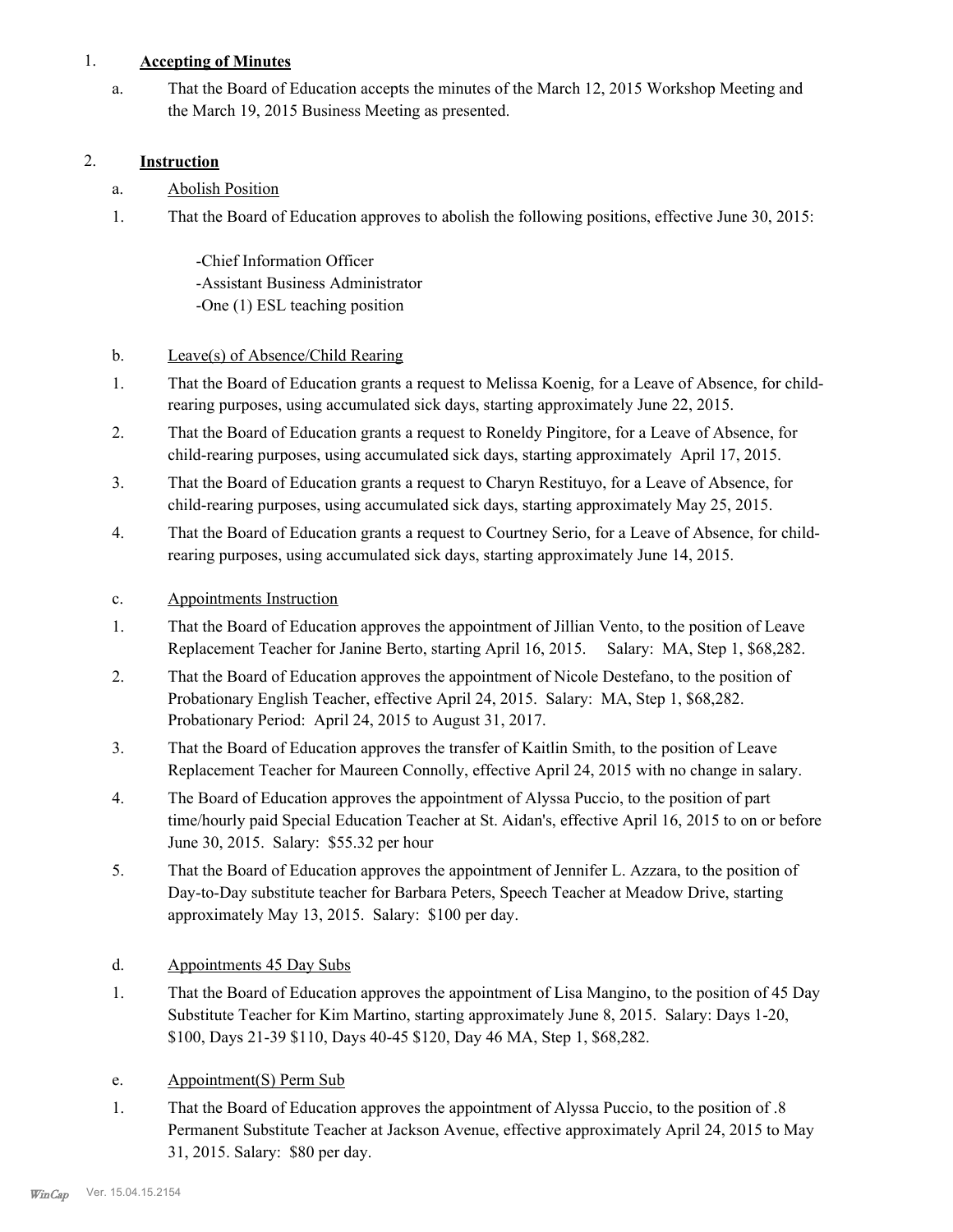- f. Creation of New Instructional Position
- That the Board of Education approves the creation of the following Central Office position, effective July 1, 2015: 1.

-Assistant Superintendent of Human Resources

#### 3. **Instruction: Committee on Special Education**

a. That the Board of Education approves the CSE/CPSE/SCSE recommendations for programs and services for students with IEPs for the time period from 1/1/15- 2/28/15. Please be advised that all of the parents have received the student's IEP and a copy of their DUE process rights.

#### 4. **Instruction: Contracted**

a. That the Board of Education approves the Home Tutoring Services Agreement between Tutoring Services of Long Island and the Mineola UFSD for the 2014- 2015 school year.

b. That the Board of Education approves the Services Agreement for Behavior/ Education and Speech between LNR Associates and the Mineola UFSD for the 2014- 2015 school year.

c. That the Board of Education approves the Special Education Services Contract between Hempstead UFSD and the Mineola UFSD for the 2014- 2015 school year.

d. That the Board of Education approves the License and Operating Agreement between the Mineola UFSD and the SCOPE Education Services for the Before and After School Child Care program for the 2015- 2016 school year.

#### 5. **Instruction: Other**

a. That the Board of Education approves the following Summer 2015 self-funded program: -Summer Wrestling Clinic

b. That the Board of Education approves the following positions for the fully self-funded Summer 2015 Music program:

- -3 Music Teachers (9:00 am- 11:30 am)
- -1 Drama teacher (12:00 pm- 2:30 pm)
- -1 Student Worker (9:00 am- 12:00pm)
- -1 Student Worker (12:00 pm- 3:00 pm)

#### 6. **Civil Service**

- a. Appointments
- The Board of Education approve the appointment of Andrea Murphy, to the position of Registered Nurse, effective March 25, 2015. Salary is \$45,531 on Step 1. Additional hours will be paid at an hourly rate of \$35.02 per hour. 1.
- That the Board of Education approve the appointment of Jeanette Landivar, to the position of part time Teacher Aide at Meadow Drive, to replace Carol Behan, effective April 20, 2015. Salary is \$13.74 per hour on Step 1. 2.
- b. Leave(s) of Absence
- That the Board of Education approve a paid Medical Leave of Absence to Paul Ruppel, Head Custodian I at Meadow Drive School, effective April 20, 2015, due to surgery. 1.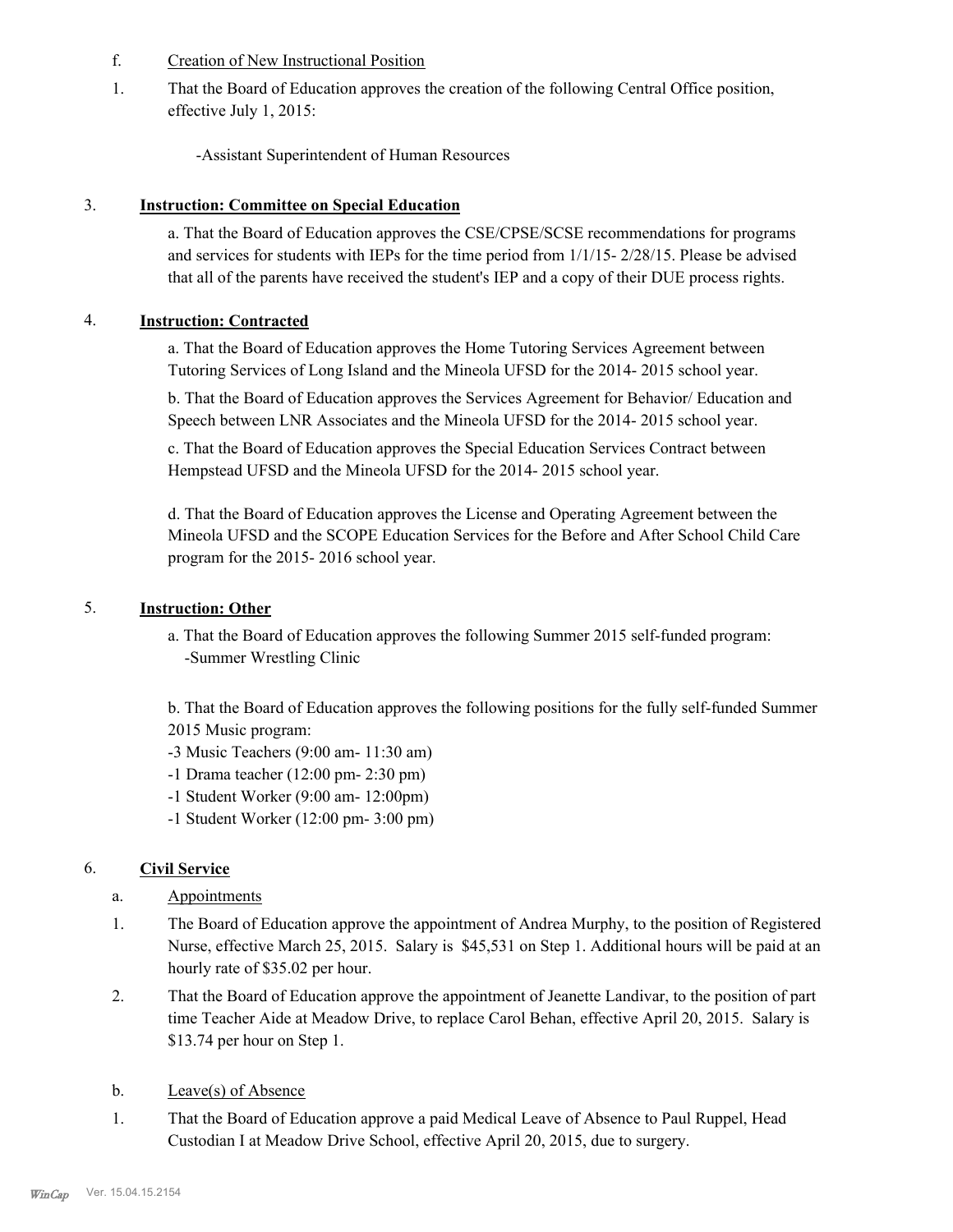- That the Board of Education extend a paid Medical Leave of Absence to Eileen Turano, Teacher Aide at the High School, effective April 16, 2015 through June 26, 2015, due to surgery. 2.
- That the Board of Education approves a paid Medical Leave of Absence to Joaquim Farinhas, 10 month Bus Driver, due to family illness, effective April 13, 2015 through April 30, 2015. 3.
- c. Leave(s) of Absence
- That the Board of Education grant a request to Alice Ruggiero, part time Teacher Aide at Hampton Street School, for an Unpaid Medical Leave of Absence, due to surgery, effective April 10, 2015 through May 6, 2015. 1.
- d. Civil Service: Other
- That the Board of Education approves summer positions for the Transportation Department for Bus Drivers and Bus Attendants, effective July 1, 2015 through August 31, 2015. Rate of pay for the Bus Drivers will be \$25 per hour and Bus Attendants will be paid their hourly wage. 1.
- That the Board of Education approves 27 summer cleaners, effective July 6, 2015 through August 21, 2015. Salary will be \$8.00 per hour. 2.

# 7. **Business /Finance**

#### a. **Treasurer's Report**

1. That the Board of Education accepts the Treasurer's report for the period ending February 28, 2015 and directs that it be placed on file.

#### b. **Approval of Invoices and Payroll**

That the Board of Education accepts the Invoices and Payroll for the period ending March 31, 2015

| $A/P$ Warrant #17 | March 11, 2015 | \$402,100.62   |
|-------------------|----------------|----------------|
| $A/P$ Warrant #18 | March 25, 2015 | \$2,106,207.26 |

**TOTAL EXPENSES \$ 2,508,307.88**

PAYROLL # 17 & # 18

| General | \$4,000,248.97 |
|---------|----------------|
| F Fund  | \$50,673.69    |

#### **TOTAL PAYROLL \$4,050,922.66**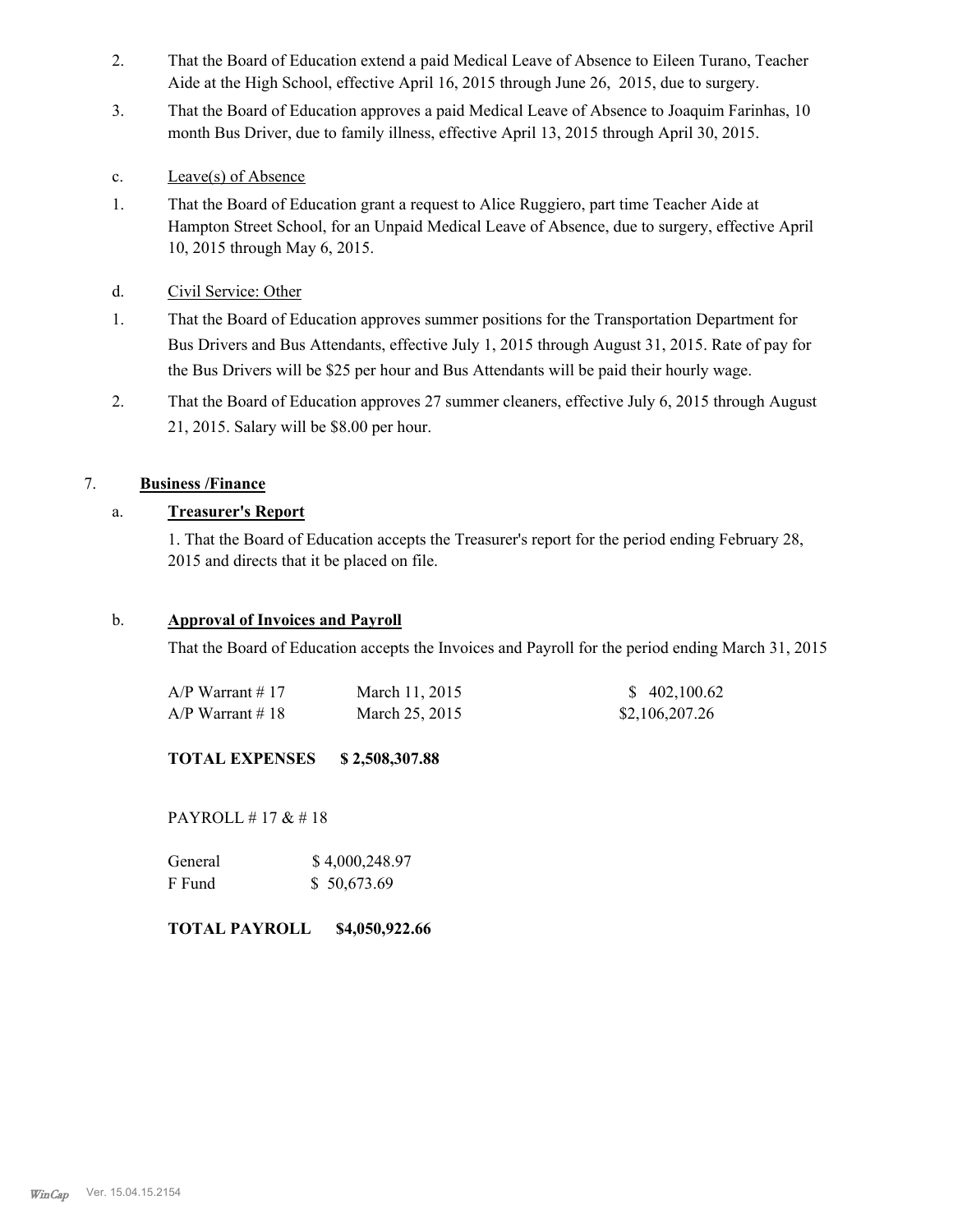#### 8. **Other**

### a. Accept Donation

1. That the Board of Education accepts the donation of a 60' Flat Screen SMART Television to the students of the Meadow Drive School from the 2014-2015 Meadow Drive PTA Board.

2. That the Board of Education accepts the donation of ten (10) Surface Pro 3 devices, for a total value of \$12,990, from Microsoft for use and benefit of the Mineola Union Free School District.

#### b. Approval of Election Workers

1. That the Board of Education approves the appointment of the following individuals to serve as Registrars and Inspectors at the Annual Election and Budget Vote held **Tuesday, May 19, 2015** at the hourly rate of pay, \$10.00:

#### **Chief Election Inspectors:**

Meadow Drive: **Eileen Alexander**  Jackson Avenue: **Carolina Macedo**

#### **Registrars:**

Meadow Drive: Madeline Cegelski, Rosetta Morris, Loretta Piotrowski Jackson Avenue: Robert Petraglia, Frank Iaquinto, Gary Nelson

#### **Inspectors:**

Meadow Drive: Ann Marie Smith, Douglas Cegelski, Raymond Kwiatek, Lynn Clifford Jackson Avenue: Flore Rowe, Marie Encizo, Mary Ann Iaquinto, Karen Dombeck, Marion Kessler

NOTE: In the event that there should be a vacancy created in any of the positions of Inspector of Election or Registrar, the Superintendent of Schools is authorized to appoint a qualified voter of this District to fill such vacancy.

The Superintendent of Schools recommends the appointment of the following Registrar to serve on Registration Day, Tuesday, **May 5, 2015,** between the hours of 4:00pm to 8:00pm at the authorized rate of pay of \$10 per hour.

#### Willis Avenue: **Eileen Alexander**

The Superintendent of Schools also recommends the appointment of : Eileen Alexander to open the Registration Books to the public on **Saturday, May 16, 2015** from 9:00am to 12:00 noon, at the same authorized rate of pay.

A one hour workshop will be given on **Monday, May 18, 2015** from 3:00pm to 4:00pm and the attending Registrars and Inspectors will be compensated at the hourly rate of \$10.00.